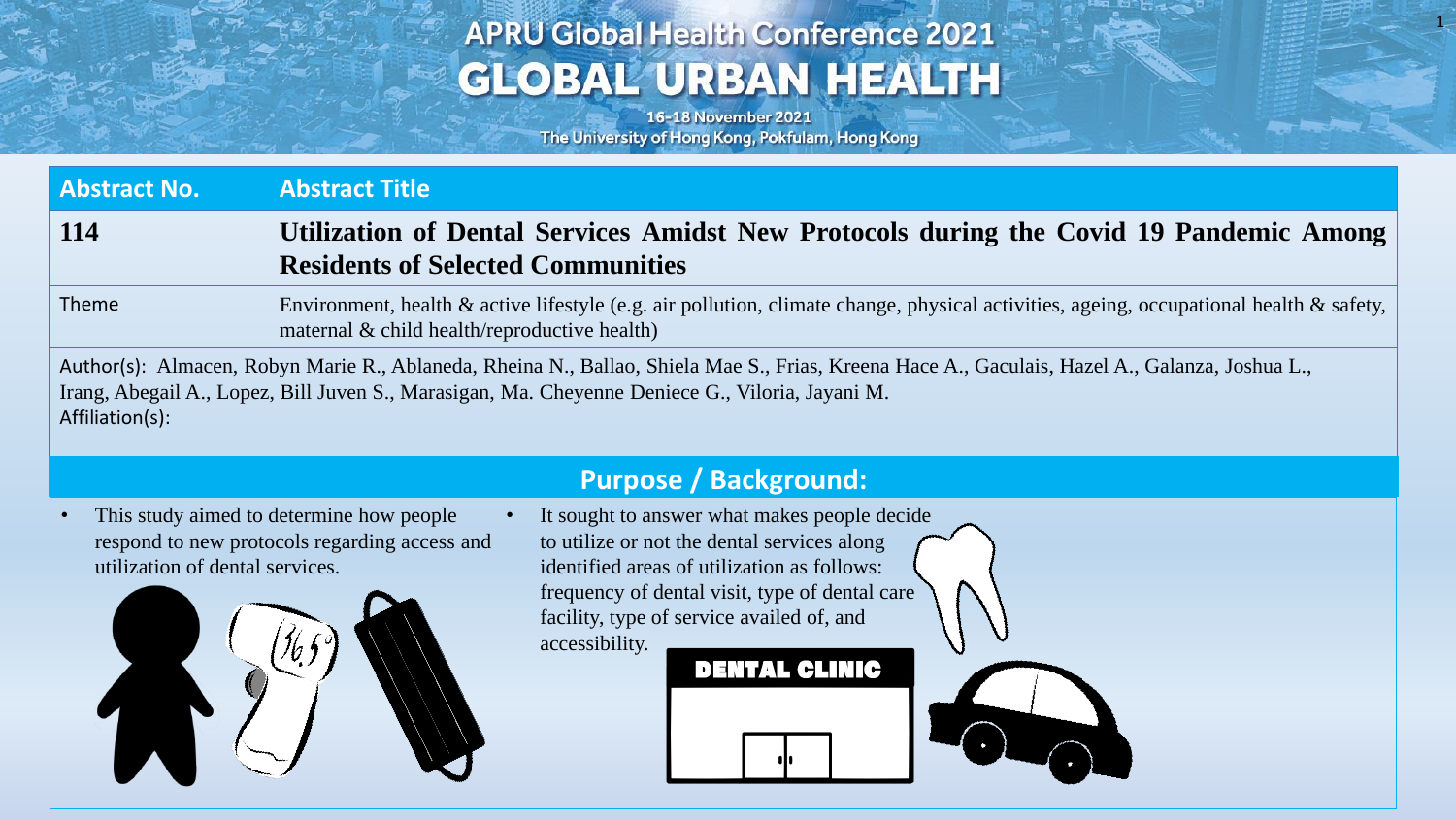## **APRU Global Health Conference 2021 GLOBAL URBAN HEALTH**

16-18 November 2021 The University of Hong Kong, Pokfulam, Hong Kong

**Abstract No. Abstract Title**

**114 Utilization of Dental Services Amidst New Protocols during the Covid 19 Pandemic Among Residents of Selected Communities**

• An online survey questionnaire to determine the status of utilization of dental services amidst the pandemic among residents of selected communities was used.

### **Methods:**

- The chi-square test was used to determine the dependency relation between the independent variables and the moderator variable of community.
- There were 740 respondents that met the inclusion criteria.

2

| <b>WOOGLE FORM</b> |  |
|--------------------|--|
|                    |  |
|                    |  |
|                    |  |